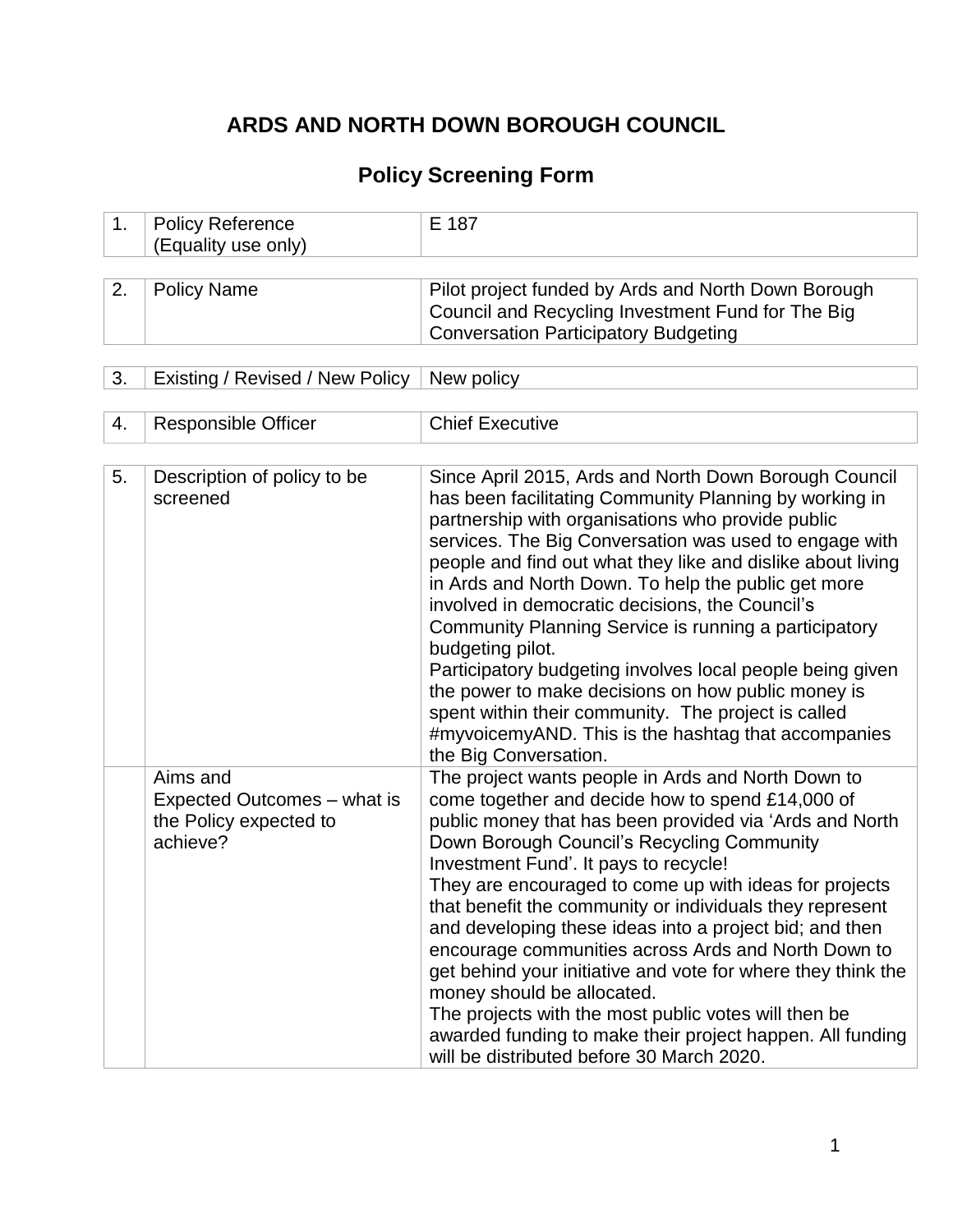| 6.                                                                                                                                                                                                                                                                                                                                                                                                                                                                                                                                                                                                                                                                                                                                                                                                   | Section 75 categories which<br>might be expected to benefit<br>and how they may benefit.                                                                                                                                                                                                  |                | this initiative.                                                                                                                                                                              | All Section 75 categories are expected to benefit from                     |
|------------------------------------------------------------------------------------------------------------------------------------------------------------------------------------------------------------------------------------------------------------------------------------------------------------------------------------------------------------------------------------------------------------------------------------------------------------------------------------------------------------------------------------------------------------------------------------------------------------------------------------------------------------------------------------------------------------------------------------------------------------------------------------------------------|-------------------------------------------------------------------------------------------------------------------------------------------------------------------------------------------------------------------------------------------------------------------------------------------|----------------|-----------------------------------------------------------------------------------------------------------------------------------------------------------------------------------------------|----------------------------------------------------------------------------|
| 7.                                                                                                                                                                                                                                                                                                                                                                                                                                                                                                                                                                                                                                                                                                                                                                                                   | Factors which could contribute<br>to / detract from the intended<br>aims / outcomes of the Policy<br>when being implemented                                                                                                                                                               |                | is not met by those applying.                                                                                                                                                                 | If the project is not delivered as intended and the criteria               |
| 8.                                                                                                                                                                                                                                                                                                                                                                                                                                                                                                                                                                                                                                                                                                                                                                                                   | The main stakeholders on whom<br>the policy will impact. For example,<br><b>Employees, Potential Service</b><br><b>Users and Community Groups</b><br>Consider the internal and external<br>impacts (either actual or potential)<br>and comment, or list, information<br>where appropriate | organisations. | The Council, Elected Members, employees,<br>residents of the Borough, visitors to the Borough,<br>businesses and employees within the Borough,<br>statutory partners, community and voluntary |                                                                            |
| 9.<br>Please provide details of other policies which have a bearing on this one.<br>E 14 Sustainability and Environmental Policy<br>E 15 Ards and North Down Borough Council -<br>Corporate Plan<br>E 16 Good Relations Strategy and Action Plan<br>E 66 Safeguarding policy for children, young<br>people and adults who may be vulnerable<br>E 85 Draft Volunteer Policy<br><b>Annual Civic Awards - 2017</b><br>E 91<br>E 130 Integrated Tourism, Regeneration and<br><b>Development Strategy</b><br>E 154 Provision of an inclusive beach<br>E 162 Integrated Arts and Heritage Development<br>Strategy (IAHDS) 2018-2023<br>E 163 Community Development Game Plan<br>E 172 Local Development Plan - Preferred Options<br>Paper<br>E 185 Ards & North Down Age Friendly Action Plan<br>2019/2022 |                                                                                                                                                                                                                                                                                           |                |                                                                                                                                                                                               | Ards and North Down Borough<br>Council<br><b>Department of Communities</b> |
|                                                                                                                                                                                                                                                                                                                                                                                                                                                                                                                                                                                                                                                                                                                                                                                                      | <b>Active Ageing Strategy</b>                                                                                                                                                                                                                                                             |                |                                                                                                                                                                                               |                                                                            |
| 10                                                                                                                                                                                                                                                                                                                                                                                                                                                                                                                                                                                                                                                                                                                                                                                                   | encruppe of trathormi ze benebiznon (evitetileup has evitetitasup) engebiya eldelisy                                                                                                                                                                                                      |                |                                                                                                                                                                                               |                                                                            |

|  |                                                                                           | 10. Available evidence (quantitative and qualitative) considered as important to encourage |  |  |  |  |  |  |
|--|-------------------------------------------------------------------------------------------|--------------------------------------------------------------------------------------------|--|--|--|--|--|--|
|  | completion in relation to:                                                                |                                                                                            |  |  |  |  |  |  |
|  | Religious                                                                                 | <b>Summary:</b> The Northern Ireland Census 2011 (NISRA) statistics for the Borough        |  |  |  |  |  |  |
|  | area showed that 75% are or have been brought up in Protestant and Other<br><b>Belief</b> |                                                                                            |  |  |  |  |  |  |
|  |                                                                                           | Christian (including Christian related) religions. While this varied across the            |  |  |  |  |  |  |
|  |                                                                                           | borough from 17% in Portaferry ward to 87% in Carrowdore ward this does not                |  |  |  |  |  |  |
|  |                                                                                           | have any relation to this policy. These compared to 48% for Northern Ireland as a          |  |  |  |  |  |  |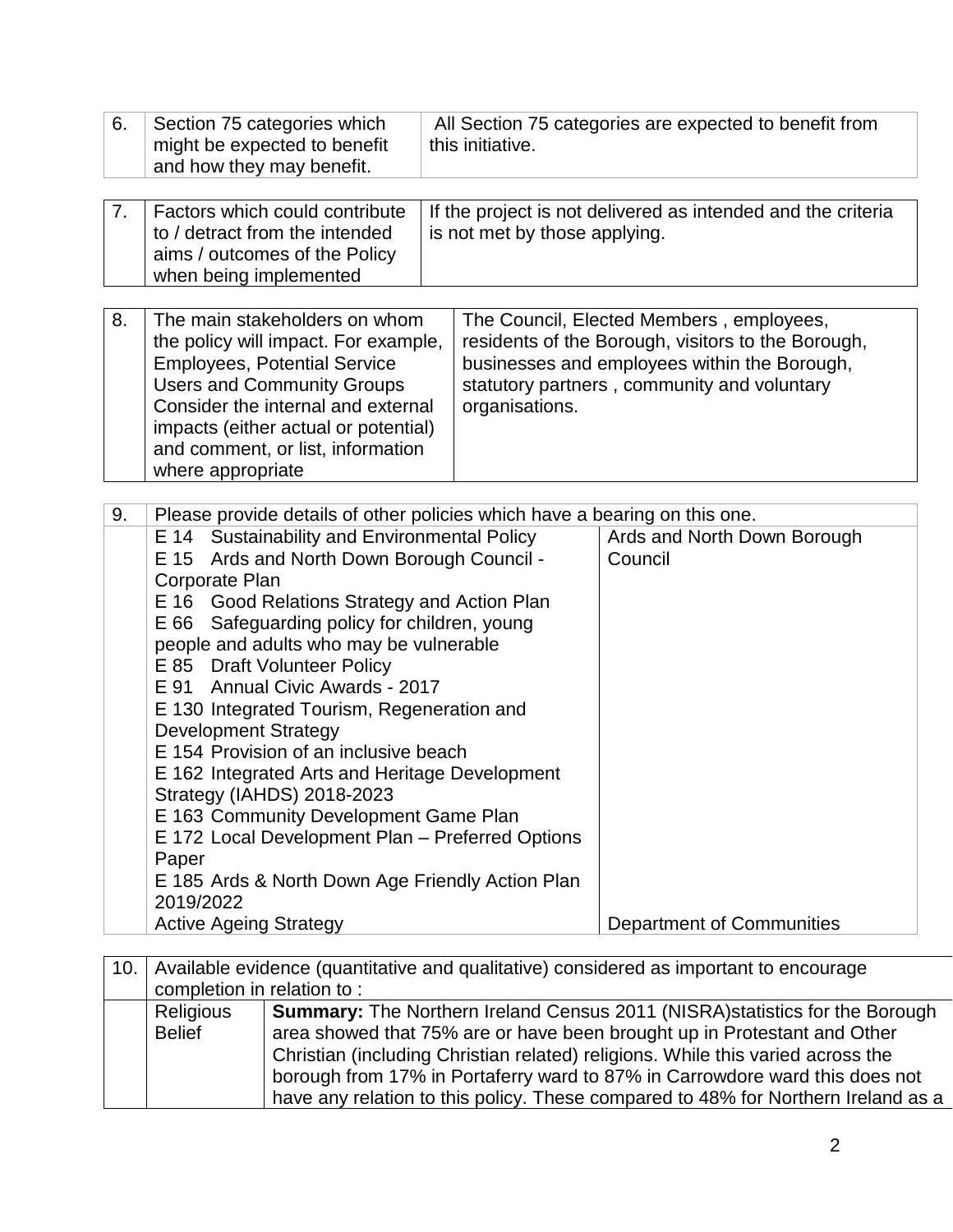|           | whole.                                                                            |               |            |                  |            |                  |                          |                |         |        |       |               |             |             |
|-----------|-----------------------------------------------------------------------------------|---------------|------------|------------------|------------|------------------|--------------------------|----------------|---------|--------|-------|---------------|-------------|-------------|
|           | See table below                                                                   |               |            |                  |            |                  |                          |                |         |        |       |               |             |             |
|           | Data: Religion or Religion Brought up in (Numbers with % in brackets)             |               |            |                  |            |                  |                          |                |         |        |       |               |             |             |
|           |                                                                                   | All usual     |            | Catholic         | Protestant |                  | Other                    |                | None    |        |       |               |             |             |
|           |                                                                                   | residents     |            |                  | and Other  |                  | Religions                |                |         |        |       |               |             |             |
|           |                                                                                   |               |            |                  | Christian  |                  |                          |                |         |        |       |               |             |             |
|           |                                                                                   |               |            |                  | (including |                  |                          |                |         |        |       |               |             |             |
|           |                                                                                   |               |            |                  | Christian  |                  |                          |                |         |        |       |               |             |             |
|           |                                                                                   |               |            |                  | related)   |                  |                          |                |         |        |       |               |             |             |
|           | Northern                                                                          |               |            |                  |            |                  |                          |                |         |        |       |               |             |             |
|           | Ireland                                                                           | 1,810,863     | $(100\%)$  | 817,385<br>(45%) |            | 875,717<br>(48%) |                          | 16,592<br>(1%) | 101,169 | (6%)   |       |               |             |             |
|           | Ards<br>and                                                                       |               |            |                  |            |                  |                          |                |         |        |       |               |             |             |
|           | <b>North</b>                                                                      |               |            |                  |            |                  |                          |                |         |        |       |               |             |             |
|           | Down                                                                              |               |            |                  |            |                  |                          |                |         |        |       |               |             |             |
|           | Borough                                                                           |               | 156,672    | 20,550           |            | 117,589          |                          | 1,729          |         | 16,804 |       |               |             |             |
|           | Council                                                                           |               | $(100\%)$  | (13%)            |            | (75%)            |                          | (1%)           |         | (11%)  |       |               |             |             |
|           | Source: Religion or religion brought up in. Census 2011, NISRA                    |               |            |                  |            |                  |                          |                |         |        |       |               |             |             |
| Political | Summary: Electoral Office data from recent Local Government elections detail      |               |            |                  |            |                  |                          |                |         |        |       |               |             |             |
| Opinion   | the political representation on Ards and North Down Council, The Stormont         |               |            |                  |            |                  |                          |                |         |        |       |               |             |             |
|           | Executive for this electoral area and Westminster election. This data is an       |               |            |                  |            |                  |                          |                |         |        |       |               |             |             |
|           | approximate measure of political opinion of the voting electorate within the      |               |            |                  |            |                  |                          |                |         |        |       |               |             |             |
|           | Borough. Turnout to vote in North Down and Strangford constituencies tend to be   |               |            |                  |            |                  |                          |                |         |        |       |               |             |             |
|           | lower than the rest of NI suggesting less strong political opinions. Of those who |               |            |                  |            |                  |                          |                |         |        |       |               |             |             |
|           | do turn out, the results show preferences for voting Unionist parties.            |               |            |                  |            |                  |                          |                |         |        |       |               |             |             |
|           | See table below                                                                   |               |            |                  |            |                  |                          |                |         |        |       |               |             |             |
|           | <b>Data: Council Election results</b>                                             |               |            |                  |            |                  |                          |                |         |        |       |               |             |             |
|           | The most recent local council election (2 <sup>nd</sup> May 2019) showed:         |               |            |                  |            |                  |                          |                |         |        |       |               |             |             |
|           |                                                                                   |               |            |                  |            |                  | <b>Elected Candidate</b> |                |         |        |       |               |             |             |
|           |                                                                                   | Eligible      | Votes      |                  |            |                  |                          |                |         |        |       |               |             |             |
|           |                                                                                   | Elector       | Polled     |                  |            |                  |                          |                | ndent   |        |       |               |             |             |
|           |                                                                                   | ate           | (%         |                  |            |                  |                          |                |         |        |       |               |             |             |
|           |                                                                                   |               | Turnou     |                  |            |                  |                          |                |         |        |       |               |             |             |
|           |                                                                                   |               | t)         | <b>aud</b>       | Sinn Féin  | BUL              | <b>SDLP</b>              | Alliance       | Indeper | NUT    | Green | $\frac{p}{q}$ | Aontu       | CCL A       |
|           |                                                                                   |               |            |                  |            |                  |                          |                |         |        |       |               |             |             |
|           | Northern                                                                          |               |            |                  |            | $\overline{7}$   |                          |                |         |        |       | 3             | $\mathbf 1$ | $\mathbf 1$ |
|           | Ireland                                                                           | 1,305,55<br>3 | 687,733    | 122              | 105        | 5                | 59                       | 53             | 24      | $6\,$  | 8     |               |             |             |
|           | Ards and                                                                          |               | (52.7%)    |                  |            |                  |                          |                |         |        |       |               |             |             |
|           | North                                                                             |               |            |                  |            |                  |                          |                |         |        |       |               |             |             |
|           | Down                                                                              |               |            |                  |            |                  |                          |                |         |        |       |               |             |             |
|           | Borough                                                                           |               |            |                  |            |                  |                          |                |         |        |       |               |             |             |
|           | Council                                                                           |               | 47,161     |                  |            |                  |                          |                |         |        |       |               |             |             |
|           |                                                                                   | 112,077       | $(42.1\%)$ | 14               |            | $\bf 8$          | 1                        | 10             | 3       |        | 3     |               |             |             |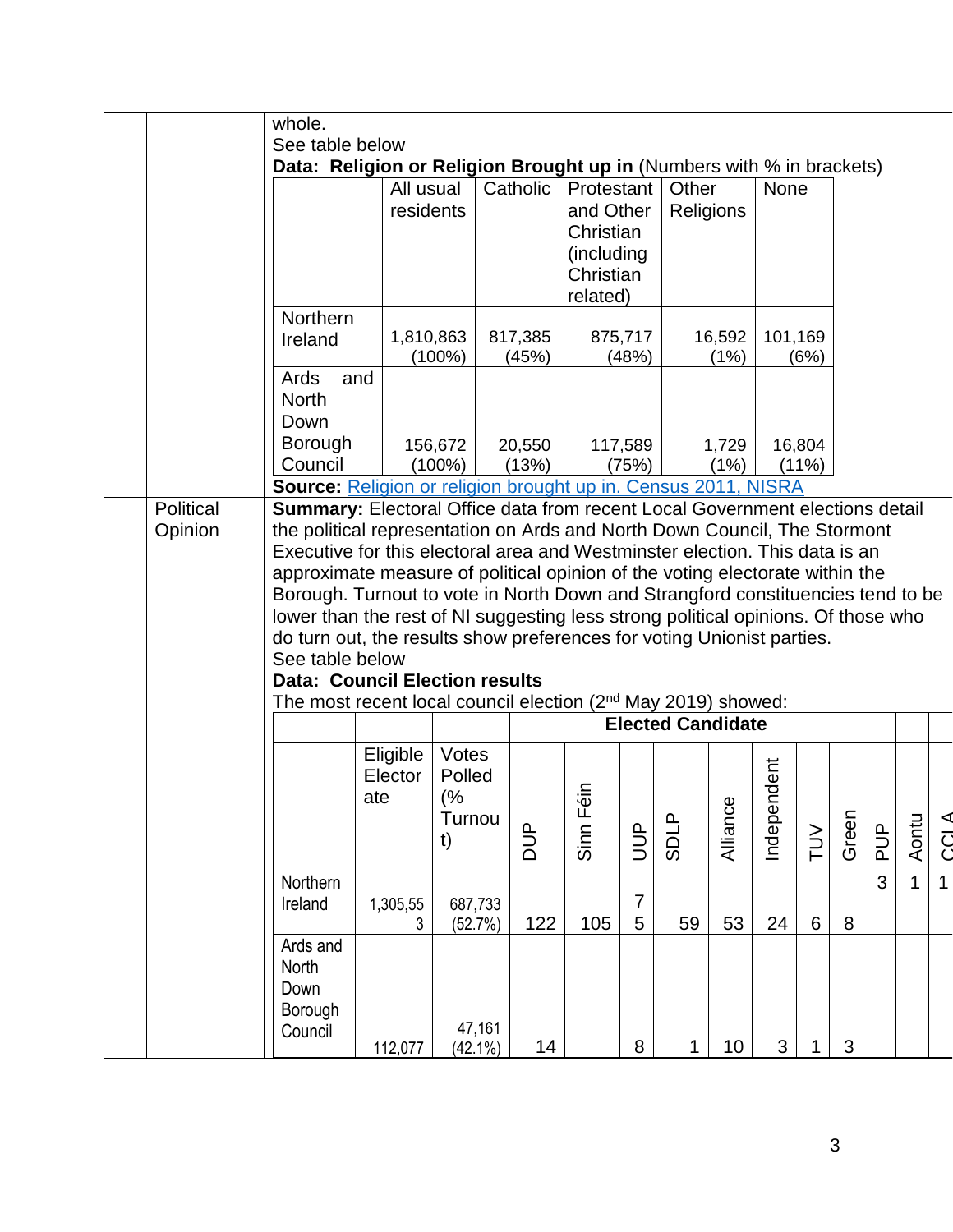|                 | Ards<br>Peninsul<br>a (DEA)                                                                                                                                                                                                                                                                                                                                                                                                                                                                                                   | 16,656                 | 7,369<br>$(44.2\%)$ | 3                      |                  | 1              | 1                                         | 1                                     |                                   |                          |            |                             |                                        |  |
|-----------------|-------------------------------------------------------------------------------------------------------------------------------------------------------------------------------------------------------------------------------------------------------------------------------------------------------------------------------------------------------------------------------------------------------------------------------------------------------------------------------------------------------------------------------|------------------------|---------------------|------------------------|------------------|----------------|-------------------------------------------|---------------------------------------|-----------------------------------|--------------------------|------------|-----------------------------|----------------------------------------|--|
|                 | Bangor<br>Central<br>(DEA)                                                                                                                                                                                                                                                                                                                                                                                                                                                                                                    | 17,194                 | 6,678<br>$(38.8\%)$ | $\overline{2}$         |                  | 1              |                                           | 1                                     | 1                                 |                          | 1          |                             |                                        |  |
|                 | Bangor<br>East and<br>Donagha<br>dee<br>(DEA)                                                                                                                                                                                                                                                                                                                                                                                                                                                                                 | 16,956                 | 6,915<br>$(40.8\%)$ | $\overline{2}$         |                  | $\overline{2}$ |                                           | 1                                     | 1                                 |                          |            |                             |                                        |  |
|                 | Bangor<br>West<br>(DEA)                                                                                                                                                                                                                                                                                                                                                                                                                                                                                                       | 13,479                 | 5,448<br>$(40.4\%)$ | 1                      |                  | 1              |                                           | $\overline{2}$                        |                                   |                          | 1          |                             |                                        |  |
|                 | Comber<br>(DEA)                                                                                                                                                                                                                                                                                                                                                                                                                                                                                                               | 13,681                 | 6,272<br>$(45.8\%)$ | $\overline{2}$         |                  | 1              |                                           | 1                                     |                                   | 1                        |            |                             |                                        |  |
|                 | Holywoo<br>d and<br>Clandebo<br>ye (DEA)                                                                                                                                                                                                                                                                                                                                                                                                                                                                                      | 14,158                 | 6,229<br>$(44.0\%)$ | 1                      |                  | 1              |                                           | $\overline{2}$                        |                                   |                          | 1          |                             |                                        |  |
|                 | Newtown<br>ards<br>(DEA)                                                                                                                                                                                                                                                                                                                                                                                                                                                                                                      | 19,953                 | 8,250<br>$(41.4\%)$ | 3                      |                  | 1              |                                           | $\overline{2}$                        | 1                                 |                          |            |                             |                                        |  |
|                 | <b>Source: The Electoral Office, NI</b>                                                                                                                                                                                                                                                                                                                                                                                                                                                                                       |                        |                     |                        |                  |                |                                           |                                       |                                   |                          |            |                             |                                        |  |
| Racial<br>Group | Summary: NISRA, NINIS and Northern Ireland Strategic Migration Partnership<br>data provide up to date data. The 2011 census showed that 32,000 (1.8%) of the<br>usually resident population in Northern Ireland is from a minority ethnic<br>background. Within the borough, the 2011 Census showed that 1.5% (2,300)<br>were from a minority ethnic background. Across the borough this ranged from<br>5.2% in Loughview ward to 0.3% in Lisbane ward.<br>See table below<br>Data: Ethnic Group (Numbers with % in brackets) |                        |                     |                        |                  |                |                                           |                                       |                                   |                          |            |                             |                                        |  |
|                 |                                                                                                                                                                                                                                                                                                                                                                                                                                                                                                                               | All usual<br>residents |                     | White                  | Chinese          | Indian         | <b>Banglades</b>                          | <b>Other</b>                          | Black                             | Black                    | Mixed<br>É |                             | <b>Other</b>                           |  |
|                 | Northern Ireland                                                                                                                                                                                                                                                                                                                                                                                                                                                                                                              | 1,810,863              | $(100\%)$           | 1,778,<br>449<br>(98%) | 6,303<br>$(0\%)$ | 6,198          | 54<br>$%$ )<br>$(0\%)$                    | 6,0<br>89<br>0<br>(0)<br>(0)<br>$%$ ) | 2,3<br>45<br>(0)<br>$\frac{9}{6}$ | 12<br>71<br>(0)<br>$%$ ) |            | $6,0$<br>14<br>(0)<br>$%$ ) | $\overline{3,6}$<br>54<br>(0)<br>$%$ ) |  |
|                 | Ards and North<br>Borough<br>Down<br>Council                                                                                                                                                                                                                                                                                                                                                                                                                                                                                  |                        | 156,672<br>(100%)   | 154,36<br>5<br>(99%)   | 406<br>$(0\%)$   |                | 17<br>283<br>$\sqrt[6]{\cdot}$<br>$(0\%)$ | 41<br>7<br>5<br>(0)<br>(0)<br>$%$ )   | 13<br>9<br>(0)<br>$\frac{0}{0}$   | 13<br>2<br>(0)<br>$%$ )  |            | 55<br>6<br>(0)<br>$%$ )     | 19<br>9<br>(0)<br>%                    |  |
|                 | Ards Peninsula                                                                                                                                                                                                                                                                                                                                                                                                                                                                                                                |                        | 156,672             | 23,367                 | 26 (0%)          |                | 19                                        | 5<br>19                               | 6                                 | $\overline{2}$           |            | 51                          | 29                                     |  |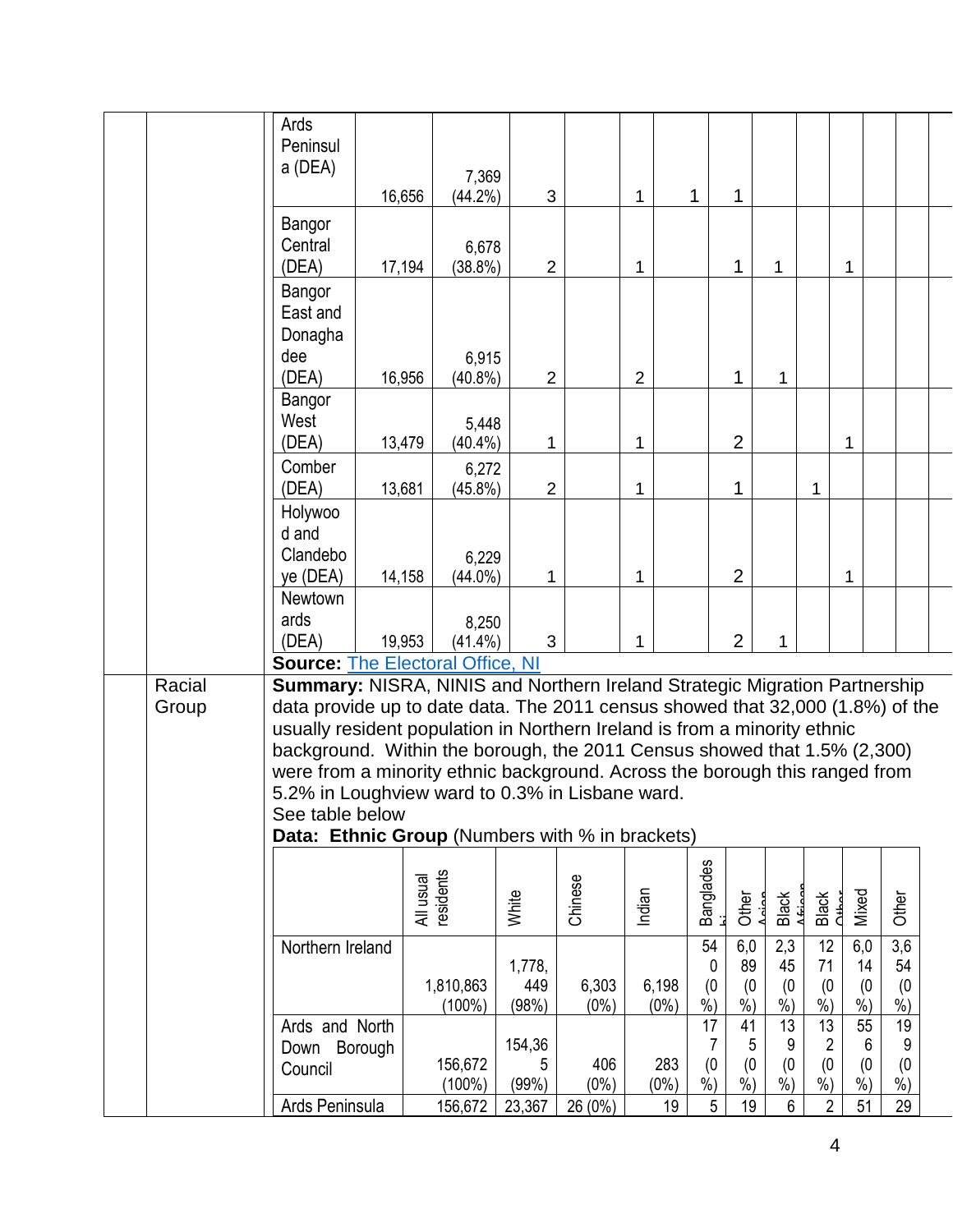|                |                                                                                                                                                                        | $(100\%)$                                                        | (99%)           |                  | $(0\%)$ | (0)<br>$%$ )                     | (0)<br>$%$ ) | (0)<br>$%$ )     | (0)<br>$\%$ )         | (0)<br>$%$ )         | (0)<br>$%$ )           |  |
|----------------|------------------------------------------------------------------------------------------------------------------------------------------------------------------------|------------------------------------------------------------------|-----------------|------------------|---------|----------------------------------|--------------|------------------|-----------------------|----------------------|------------------------|--|
|                |                                                                                                                                                                        |                                                                  |                 |                  |         | 17                               | 43           | 26               | 32                    | $\overline{11}$<br>9 | 38                     |  |
|                |                                                                                                                                                                        | 23,524                                                           | 24,469          | 105              | 43      | (0)                              | (0)          | (0)              | (0)                   | (0)                  | (0)                    |  |
|                | <b>Bangor Central</b>                                                                                                                                                  | $(100\%)$                                                        | (98%)           | $(0\%)$          | $(0\%)$ | $%$ )                            | $%$ )        | $%$ )            | $%$ )                 | $%$ )                | $%$ )                  |  |
|                | <b>Bangor East</b><br>and                                                                                                                                              | 24,892                                                           | 22,648          |                  | 27      | 10<br>(0)                        | 91<br>(0)    | 11<br>(0)        | $\overline{2}$<br>(0) | 82<br>(0)            | 19<br>(0)              |  |
|                | Donaghadee                                                                                                                                                             | $(100\%)$                                                        | (99% )          | 56 (0%)          | $(0\%)$ | $%$ )                            | $%$ )        | $%$ )            | $%$ )                 | $%$ )                | $%$ )                  |  |
|                |                                                                                                                                                                        | 22,946                                                           |                 |                  |         | $\overline{2}$                   | 11           | 3                | $\overline{26}$       | 73                   | 15                     |  |
|                | <b>Bangor West</b>                                                                                                                                                     | $(100\%)$                                                        | 17,763<br>(98%) | 19 (0%)          | 135     | (0)<br>$%$ )                     | 6            | (0)<br>$%$ )     | (0)<br>$%$ )          | (0)<br>$%$ )         | (0)<br>$\frac{0}{0}$   |  |
|                |                                                                                                                                                                        |                                                                  |                 |                  |         | 9                                | 35           | 4                | 8                     | 55                   | $\overline{17}$        |  |
|                | Comber                                                                                                                                                                 | 18,152<br>$(100\%)$                                              | 18,216<br>(99%) | $30(0\%)$        | 8(0%)   | (0)<br>$\overline{\frac{9}{6}})$ | (0)<br>$%$ ) | (0)<br>$%$ )     | (0)<br>$\%$ )         | (0)<br>$\frac{9}{6}$ | (0)<br>$%$ )           |  |
|                |                                                                                                                                                                        |                                                                  |                 |                  |         |                                  |              |                  |                       | 10                   |                        |  |
|                | Holywood and                                                                                                                                                           | 18,382                                                           | 20,061          |                  | 31      | 23<br>(0)                        | 81<br>(0)    | 81<br>(0)        | 56<br>(0)             | (0)                  | 61<br>(0)              |  |
|                | Clandeboye                                                                                                                                                             | $(100\%)$                                                        | (98%)           | 65 (0%)          | $(0\%)$ | $%$ )                            | $%$ )        | $%$ )            | $%$ )                 | $\%$ )               | $%$ )                  |  |
|                |                                                                                                                                                                        |                                                                  |                 |                  |         | 11                               | 30           | 8                | 6                     | 75                   | 20                     |  |
|                |                                                                                                                                                                        | 20,560                                                           | 27,841          | 105              | 20      | (0)                              | (0)          | (0)              | (0)                   | (0)                  | (0)                    |  |
|                | <b>Newtownards</b><br><b>Source: Ethnic Group, Census 2011, NISRA</b>                                                                                                  | $(100\%)$                                                        | (99%)           | $(0\%)$          | $(0\%)$ | $%$ )                            | $%$ )        | $%$ )            | $%$ )                 | $%$ )                | $%$ )                  |  |
| Age            | NISRA have published population projections for the Borough which show that                                                                                            |                                                                  |                 |                  |         |                                  |              |                  |                       |                      |                        |  |
|                | the proportion of those aged 85 and over are expected to more than double within                                                                                       |                                                                  |                 |                  |         |                                  |              |                  |                       |                      |                        |  |
|                | the next 25 years.<br>ANDBC has the highest % population of older people in Northern Ireland.                                                                          |                                                                  |                 |                  |         |                                  |              |                  |                       |                      |                        |  |
|                | See table below                                                                                                                                                        |                                                                  |                 |                  |         |                                  |              |                  |                       |                      |                        |  |
|                | Data: Age Groups (Numbers with % in brackets)                                                                                                                          |                                                                  |                 |                  |         |                                  |              |                  |                       |                      |                        |  |
|                |                                                                                                                                                                        |                                                                  | $0 - 15$        | 16-39            |         | 40-64                            |              |                  | $65+$                 |                      | Total                  |  |
|                | Northern Ireland                                                                                                                                                       |                                                                  |                 |                  |         |                                  |              |                  |                       |                      |                        |  |
|                |                                                                                                                                                                        | 385,200                                                          | (21%)           | 583,116<br>(31%) |         | 591,481<br>(32%)                 |              | 291,824<br>(16%) |                       |                      | 1,851,621<br>$(100\%)$ |  |
|                | <b>North</b><br>Ards<br>and                                                                                                                                            |                                                                  |                 |                  |         |                                  |              |                  |                       |                      |                        |  |
|                | Borough<br>Down                                                                                                                                                        |                                                                  | 29,801          | 43,239           |         | 54,094                           |              | 31,663           |                       |                      | 158,797                |  |
|                | Council<br><b>Sources: Demography and Methodology Branch, NISRA</b>                                                                                                    |                                                                  | (19%)           | (27%)            |         | (34%)                            |              | (20%)            |                       |                      | (100%)                 |  |
|                | <b>World Health Organization</b>                                                                                                                                       |                                                                  |                 |                  |         |                                  |              |                  |                       |                      |                        |  |
| <b>Marital</b> | The 2011 Northern Ireland Census showed that 48% of adults (those aged over                                                                                            |                                                                  |                 |                  |         |                                  |              |                  |                       |                      |                        |  |
| <b>Status</b>  | 16 years of age) in Northern Ireland were either married or in a registered same-<br>sex civil partnership. Within the borough, 54% of adults fell into this category. |                                                                  |                 |                  |         |                                  |              |                  |                       |                      |                        |  |
|                | This varies across the borough from 36% in Central (Ards) ward to 64% in                                                                                               |                                                                  |                 |                  |         |                                  |              |                  |                       |                      |                        |  |
|                | Lisbane ward.                                                                                                                                                          |                                                                  |                 |                  |         |                                  |              |                  |                       |                      |                        |  |
|                | See table below                                                                                                                                                        |                                                                  |                 |                  |         |                                  |              |                  |                       |                      |                        |  |
|                |                                                                                                                                                                        | Data: Marital Status (All aged 16+) (Numbers with % in brackets) |                 |                  |         |                                  |              |                  |                       |                      |                        |  |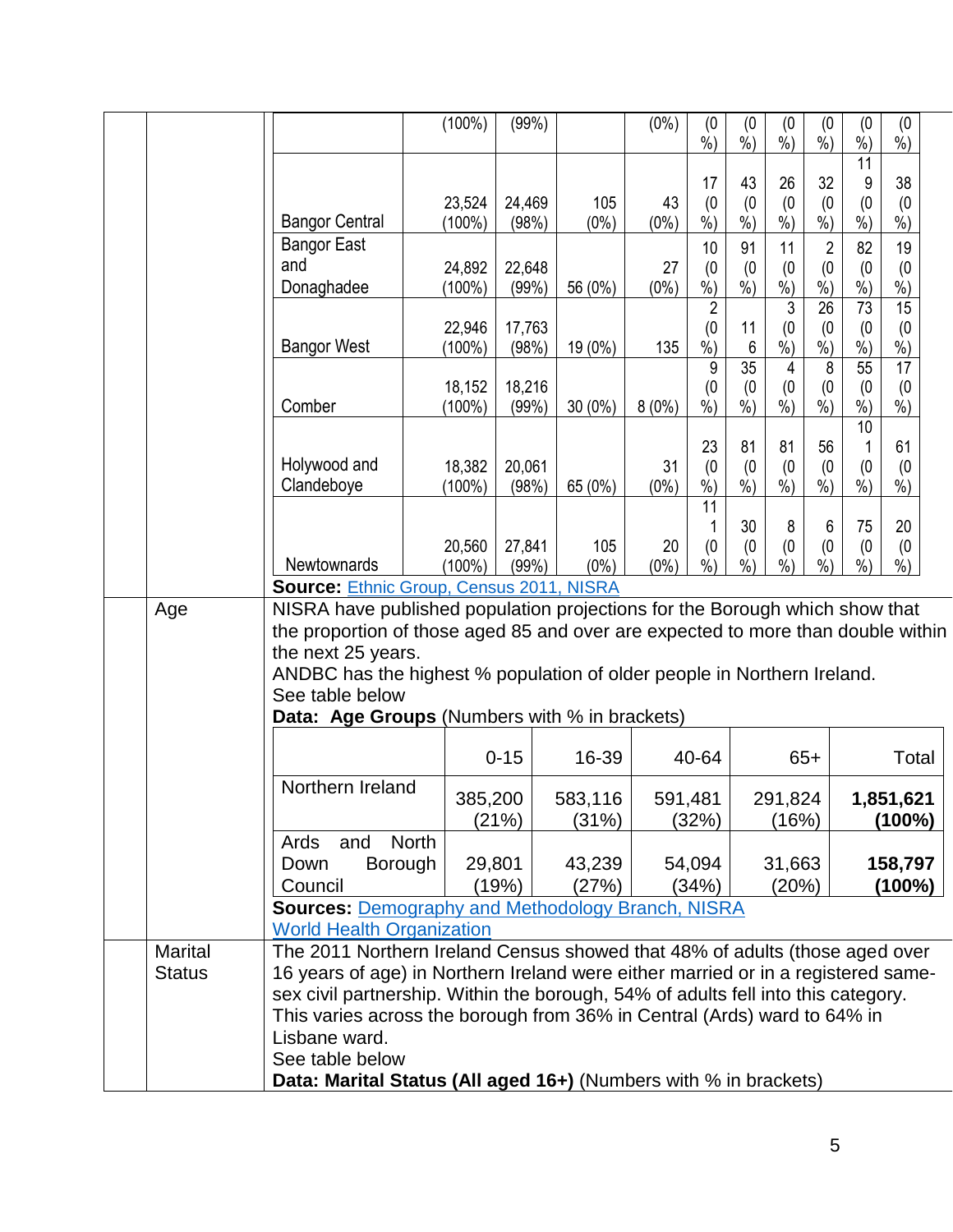|                                |                                                                                                                                                                                                                                                                                                                                                                                                                                                                                                                                                                                                                                                                                                                                                                                                           | All usual residents    | registered a same-<br>sex civil partnership<br>Single (never<br>married or never | Married                          | In a registered same<br>sex civil partnership | legally married or still<br>legally in a same-sex<br>civil partnership) | Divorced or formerly<br>in a same-sex civil | partnership which is<br>now legally dissolved | Widowed or surviving<br>partner from a same-<br>sex civil partnership |  |
|--------------------------------|-----------------------------------------------------------------------------------------------------------------------------------------------------------------------------------------------------------------------------------------------------------------------------------------------------------------------------------------------------------------------------------------------------------------------------------------------------------------------------------------------------------------------------------------------------------------------------------------------------------------------------------------------------------------------------------------------------------------------------------------------------------------------------------------------------------|------------------------|----------------------------------------------------------------------------------|----------------------------------|-----------------------------------------------|-------------------------------------------------------------------------|---------------------------------------------|-----------------------------------------------|-----------------------------------------------------------------------|--|
|                                | Northern<br>Ireland                                                                                                                                                                                                                                                                                                                                                                                                                                                                                                                                                                                                                                                                                                                                                                                       | 1,431,540<br>$(100\%)$ | 517,393<br>(36%)                                                                 | 68<br>0,8<br>31<br>(48)<br>$%$ ) | 1,2<br>43<br>(0)<br>$%$ )                     | 56,91<br>(4% )                                                          |                                             | 78,074<br>(5%)                                | 97,088<br>(7%)                                                        |  |
|                                | Ards<br>and<br><b>North</b><br>Down<br><b>Borough</b><br>Council                                                                                                                                                                                                                                                                                                                                                                                                                                                                                                                                                                                                                                                                                                                                          | 126,945<br>$(100\%)$   | 36,730<br>(29%)                                                                  | 67,<br>86<br>6<br>(53)<br>$%$ )  | 12<br>3<br>(0)<br>$%$ )                       | 4,328<br>(3%)                                                           |                                             | 8,548<br>(7%)                                 | 9,350<br>(7%)                                                         |  |
|                                | <b>Source: Northern Ireland 2011 Census, Marital Status</b>                                                                                                                                                                                                                                                                                                                                                                                                                                                                                                                                                                                                                                                                                                                                               |                        |                                                                                  |                                  |                                               |                                                                         |                                             |                                               |                                                                       |  |
| Sexual<br>orientation<br>Men & | <b>Summary:</b> It should be noted that no reliable data is available on sexual<br>orientation-NISRA are currently examining methodology on how to measure this.<br>However, the 2011 census indicates that less than 1% of the Northern Ireland<br>adult population (those aged 16 years and over) were in a registered same-sex<br>civil partnership. This was similar to the borough as a whole. The Continuous<br>Household Survey in Northern Ireland estimated this figure between 0.9% and<br>1.9% in 2015-2016. The Office for National Statistics estimates a similar range for<br>the United Kingdom (1.7%).<br><b>Source: Northern Ireland 2011 Census, Marital Status</b><br><b>ONS 2015 Sexual Identity</b><br>According to census (NISRA) almost half of the population of Northern Ireland |                        |                                                                                  |                                  |                                               |                                                                         |                                             |                                               |                                                                       |  |
| Women<br>generally             | were male (49%) and this was similar throughout Ards and North Down Borough<br>Council (48%). See table below<br>Data:                                                                                                                                                                                                                                                                                                                                                                                                                                                                                                                                                                                                                                                                                    |                        |                                                                                  |                                  |                                               |                                                                         |                                             |                                               |                                                                       |  |
|                                |                                                                                                                                                                                                                                                                                                                                                                                                                                                                                                                                                                                                                                                                                                                                                                                                           |                        |                                                                                  | <b>Males</b>                     |                                               |                                                                         | Females                                     |                                               | All                                                                   |  |
|                                | Northern Ireland                                                                                                                                                                                                                                                                                                                                                                                                                                                                                                                                                                                                                                                                                                                                                                                          |                        | 887,323 (49%)                                                                    |                                  |                                               | 923,540 (51%)                                                           |                                             |                                               | 1,810,863<br>(100%)                                                   |  |
|                                | Ards and North<br><b>Borough Council</b>                                                                                                                                                                                                                                                                                                                                                                                                                                                                                                                                                                                                                                                                                                                                                                  | Down                   | 75,920 (48%)                                                                     |                                  |                                               | 80,752 (52%)                                                            |                                             |                                               | 156,672(100%)                                                         |  |
|                                | Source: Age Structure, Census 2011, NISRA                                                                                                                                                                                                                                                                                                                                                                                                                                                                                                                                                                                                                                                                                                                                                                 |                        |                                                                                  |                                  |                                               |                                                                         |                                             |                                               |                                                                       |  |
|                                | Review of statistical classification and delineation of settlements, NISRA                                                                                                                                                                                                                                                                                                                                                                                                                                                                                                                                                                                                                                                                                                                                |                        |                                                                                  |                                  |                                               |                                                                         |                                             |                                               |                                                                       |  |
| <b>Disability</b>              | The 2011 Census (NISRA) showed that 20% of the population in Ards and North<br>Down area had a health issue or disability (including those related to old age)<br>which has lasted or expected to last at least 12 months. (This is similar to the<br>Northern Ireland figure of 21%.)<br><b>Disability Living Allowances, 2015</b>                                                                                                                                                                                                                                                                                                                                                                                                                                                                       |                        |                                                                                  |                                  |                                               |                                                                         |                                             |                                               |                                                                       |  |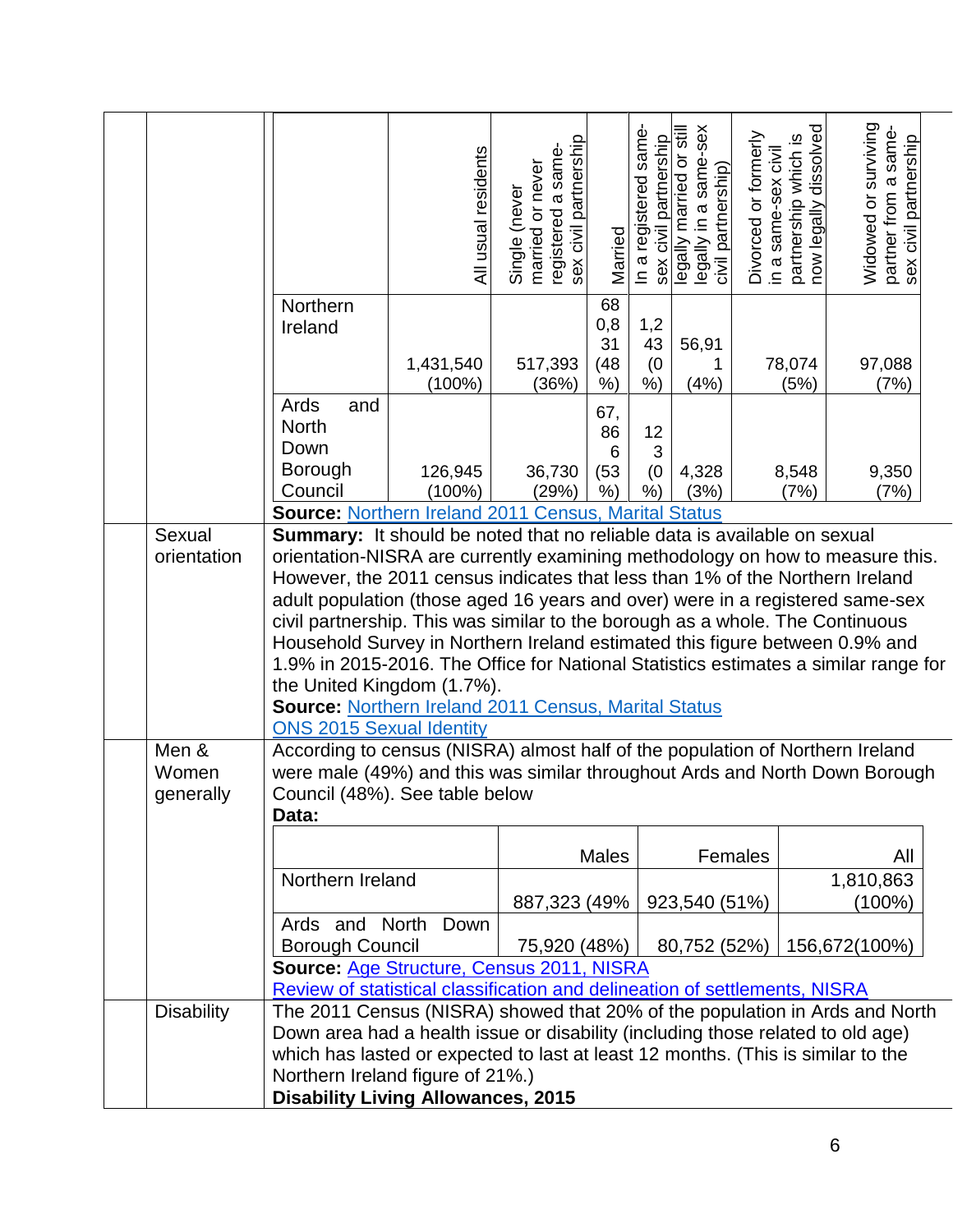|            |                                                                                  | 2015 (Disability                             | 2015 (Multiple              |  |  |  |  |  |
|------------|----------------------------------------------------------------------------------|----------------------------------------------|-----------------------------|--|--|--|--|--|
|            |                                                                                  | Living                                       | <b>Disability Benefits)</b> |  |  |  |  |  |
|            |                                                                                  | Allowance                                    | *MDB is                     |  |  |  |  |  |
|            |                                                                                  | Recipients)                                  | aggregated data             |  |  |  |  |  |
|            |                                                                                  |                                              | from Attendance             |  |  |  |  |  |
|            |                                                                                  |                                              | Allowance,                  |  |  |  |  |  |
|            |                                                                                  |                                              | <b>Disability Living</b>    |  |  |  |  |  |
|            |                                                                                  |                                              | Allowance,                  |  |  |  |  |  |
|            |                                                                                  |                                              | <b>Incapacity Benefit</b>   |  |  |  |  |  |
|            |                                                                                  |                                              | and Severe                  |  |  |  |  |  |
|            |                                                                                  |                                              | <b>Disablement</b>          |  |  |  |  |  |
|            |                                                                                  |                                              | Allowance data,             |  |  |  |  |  |
|            |                                                                                  |                                              | and data for                |  |  |  |  |  |
|            |                                                                                  |                                              | Employment and              |  |  |  |  |  |
|            |                                                                                  |                                              | Support allowance           |  |  |  |  |  |
|            | Northern Ireland                                                                 | 209,280                                      | 251,490                     |  |  |  |  |  |
|            | Ards and North Down Borough                                                      |                                              |                             |  |  |  |  |  |
|            | Council                                                                          | 13,840                                       | 18,080                      |  |  |  |  |  |
|            | Ards Peninsula                                                                   | 2,920                                        | n/a                         |  |  |  |  |  |
|            | <b>Bangor Central</b>                                                            | 2,250                                        | n/a                         |  |  |  |  |  |
|            | <b>Bangor East and Donaghadee</b>                                                | 1,740                                        | n/a                         |  |  |  |  |  |
|            | <b>Bangor West</b>                                                               | 1,650                                        | n/a                         |  |  |  |  |  |
|            | Comber                                                                           | 1,270                                        | n/a                         |  |  |  |  |  |
|            | Holywood and Clandeboye                                                          | 1,180                                        | n/a                         |  |  |  |  |  |
|            | Newtownards                                                                      | 2,840                                        | n/a                         |  |  |  |  |  |
|            | Northern Ireland Census 2011 Long-term health problem or disability by long-     |                                              |                             |  |  |  |  |  |
|            | term problem or disability                                                       |                                              |                             |  |  |  |  |  |
| Dependents | Summary: In considering this dimension the following have been included:         |                                              |                             |  |  |  |  |  |
|            | persons with responsibility for the care of a child, children, a person with a   |                                              |                             |  |  |  |  |  |
|            | disability and or an older person. According to the Continuous Household Survey, |                                              |                             |  |  |  |  |  |
|            | 2013-2016, 37% of Ards and North Down claimed to have a dependent (This did      |                                              |                             |  |  |  |  |  |
|            |                                                                                  | not differentiate on the type of dependent). |                             |  |  |  |  |  |
|            | According to the 2011 Census, 7,474 households in Ards and North Down had a      |                                              |                             |  |  |  |  |  |
|            | dependent child under the age of 4 (This might give an indication on the numbers |                                              |                             |  |  |  |  |  |
|            |                                                                                  | who would have buggies or prams).            |                             |  |  |  |  |  |
|            | <b>Sources: Continuous Household Survey</b>                                      |                                              |                             |  |  |  |  |  |

| 11. |                          | Based on data previously provided what are the needs, experiences and priorities for each |
|-----|--------------------------|-------------------------------------------------------------------------------------------|
|     |                          | of the following categories, in relation to this policy/decision?                         |
|     | <b>Religious Belief</b>  | This pilot project is open to all residents of Ards and North                             |
|     | <b>Political Opinion</b> | Down Borough Council irrespective of their Section 75                                     |
|     | <b>Racial Group</b>      | dimension. The needs, experiences and priorities of all                                   |
|     | Age                      | applicants and potential applicants will be considered in                                 |
|     | <b>Marital Status</b>    | relation to each project that meets the criteria and adheres to                           |
|     | Sexual orientation       | the ethos of Section 75. Applicants will be encouraged from                               |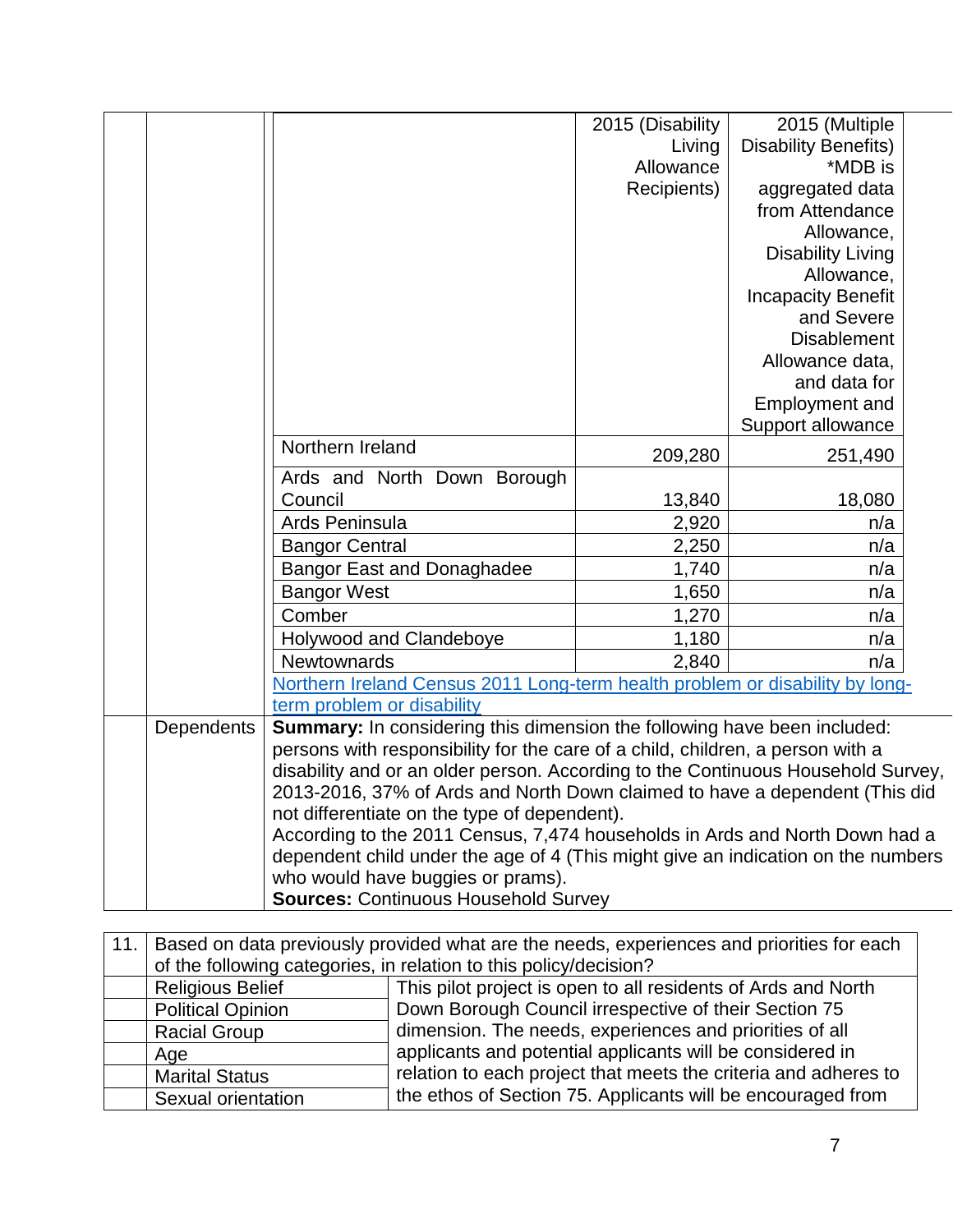|            | Men & Women generally | all dimensions and arrangements will be made to ensure        |  |  |  |  |
|------------|-----------------------|---------------------------------------------------------------|--|--|--|--|
| Disability |                       | where difficulties in applying for the funding are identified |  |  |  |  |
| Dependents |                       | these will be addressed appropriately.                        |  |  |  |  |

### **Does this Policy require an Equality Impact Assessment?**

| 1. |                          | What is the likely impact on equality of opportunity for each of the Section 75 categories? |                  |
|----|--------------------------|---------------------------------------------------------------------------------------------|------------------|
|    |                          | Detail of Impact                                                                            | Level of Impact  |
|    |                          |                                                                                             | Minor/Major/None |
|    | <b>Religious Belief</b>  | As this pilot project is open to all                                                        | None             |
|    | <b>Political Opinion</b> | residents of Ards and North Down                                                            |                  |
|    | <b>Racial Group</b>      | Borough Council irrespective of                                                             |                  |
|    | Age                      | their Section 75 dimension the                                                              |                  |
|    | <b>Marital Status</b>    | positive impact will be identified                                                          |                  |
|    | Sexual orientation       | by the individuals benefiting from                                                          |                  |
|    | Men & Women generally    | each delivered project.                                                                     |                  |
|    | <b>Disability</b>        |                                                                                             |                  |
|    | <b>Dependents</b>        |                                                                                             |                  |

### 2. Are there opportunities to better promote equality of opportunity for people within the Section 75 equality categories?  $\overline{\phantom{a}}$  If "Ves", provide details  $\overline{\phantom{a}}$  If "No", provide details

|                          | $\overline{11}$ $\overline{15}$ , provide details $\overline{11}$ $\overline{11}$ $\overline{11}$ $\overline{11}$ $\overline{11}$ $\overline{11}$ $\overline{11}$ $\overline{11}$ $\overline{11}$ |
|--------------------------|---------------------------------------------------------------------------------------------------------------------------------------------------------------------------------------------------|
| <b>Religious Belief</b>  | No as this pilot project has requested all applicants                                                                                                                                             |
| <b>Political Opinion</b> | adhere to Section 75 ethos including the promotion of                                                                                                                                             |
| <b>Racial Group</b>      | equality of opportunity.                                                                                                                                                                          |
| Age                      |                                                                                                                                                                                                   |
| <b>Marital Status</b>    |                                                                                                                                                                                                   |
| Sexual orientation       |                                                                                                                                                                                                   |
| Men & Women generally    |                                                                                                                                                                                                   |
| <b>Disability</b>        |                                                                                                                                                                                                   |
| <b>Dependents</b>        |                                                                                                                                                                                                   |

3. To what extent is the Policy likely to impact on Good Relations between people of different religious belief, political opinion or racial group?

|                          | Details of Impact | Level of Impact                                     |  |
|--------------------------|-------------------|-----------------------------------------------------|--|
|                          |                   | Minor/Major/None                                    |  |
| <b>Religious Belief</b>  |                   | This pilot project will have positive impact on the |  |
| <b>Political Opinion</b> |                   | promotion of good relations as it encourages the    |  |
| <b>Racial Group</b>      |                   | promotion of S75 ethos and encourages communities   |  |
|                          | working together  |                                                     |  |

|  | Are there opportunities to better promote Good Relations between people of different |                                                       |                         |
|--|--------------------------------------------------------------------------------------|-------------------------------------------------------|-------------------------|
|  | religious belief, political opinion or racial group?                                 |                                                       |                         |
|  |                                                                                      | <sup>∣</sup> If "Yes" provide details                 | If "No" provide details |
|  | <b>Religious Belief</b>                                                              | No as this pilot project has requested all applicants |                         |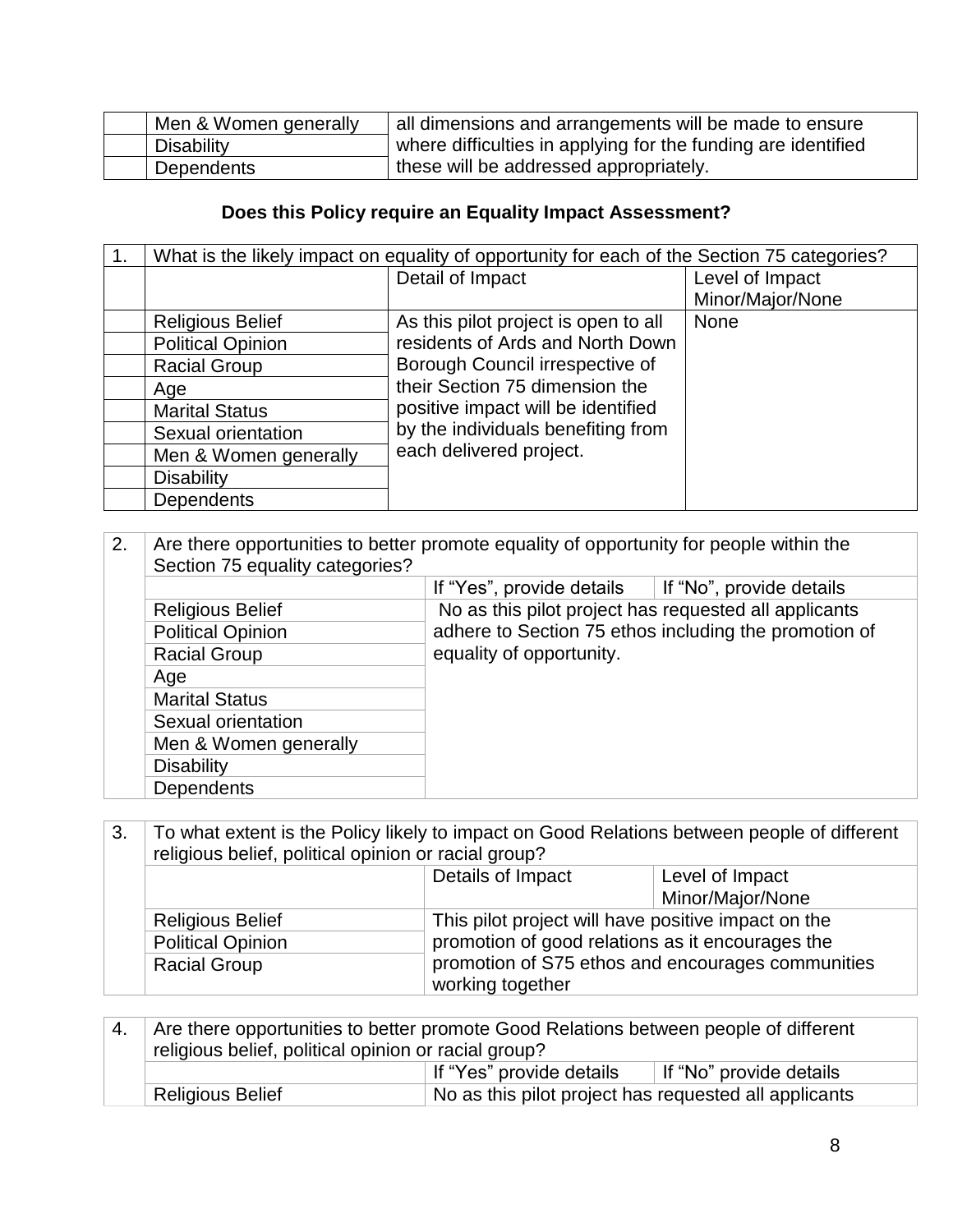|  | <b>Political Opinion</b> | adhere to Section 75 ethos including the promotion of |  |
|--|--------------------------|-------------------------------------------------------|--|
|  | Racial Group             | good relations.                                       |  |

#### Additional Considerations

| <b>Multiple Identity Considerations</b>                                                                                                                                                                                                                                                                           | Details of Impact or potential impact<br>(Positive/Negative)                                                                                            |
|-------------------------------------------------------------------------------------------------------------------------------------------------------------------------------------------------------------------------------------------------------------------------------------------------------------------|---------------------------------------------------------------------------------------------------------------------------------------------------------|
| Are there any potential impacts of the policy<br>decision on people with multiple identities?<br>(e.g. disabled minority ethnic persons).<br>Where appropriate provide details of data on the<br>impact of the policy on people with multiple<br>identities.<br>Specify relevant Section 75 categories concerned. | This pilot project has the potential to<br>engage a broad range of individuals'<br>and groups and will therefore impact<br>on many multiple identities. |

#### **Disability Discrimination Order (NI) 2006**

| Does this proposed policy<br>provide an opportunity to:                                                                                             | Yes / No | Explain your reasoning:                                                                                                                                                                                                                                                                                                                                                                                                         |
|-----------------------------------------------------------------------------------------------------------------------------------------------------|----------|---------------------------------------------------------------------------------------------------------------------------------------------------------------------------------------------------------------------------------------------------------------------------------------------------------------------------------------------------------------------------------------------------------------------------------|
| better promote positive<br>attitudes towards disabled<br>people<br>increase participation by<br>$\blacksquare$<br>disabled people in public<br>life | Yes      | This pilot project will ensure all projects<br>proposed will ensure the inclusion of those<br>with a disability and will be widely<br>advertised in a range of formats and<br>publications to ensure as broad a range of<br>groups and individuals are made aware of<br>the pilot project. Support will be offered to<br>anyone who requests support due to their<br>disability in completing the appropriate<br>documentation. |

#### Monitoring Arrangements

Section 75 places a requirement on the Council to have equality monitoring arrangements in place to assess the impact of policies and services, help identify barriers to fair participation and to better promote equality of opportunity.

| Outline what data you could      | Comments and complaints on the arrangements                 |
|----------------------------------|-------------------------------------------------------------|
| collect in the future to monitor | throughout the process.                                     |
| the impact of this policy /      | Monitoring data in relation to Section 75 for each          |
| decision on equality, good       | application.                                                |
| relations and disability duties  | Enquiries in relation to the criteria that all applications |
|                                  | must adhere to the ethos of Section 75.                     |

I can confirm that the proposed policy / decision have been screened for:-

 $X$  | Equality of opportunity and good relations